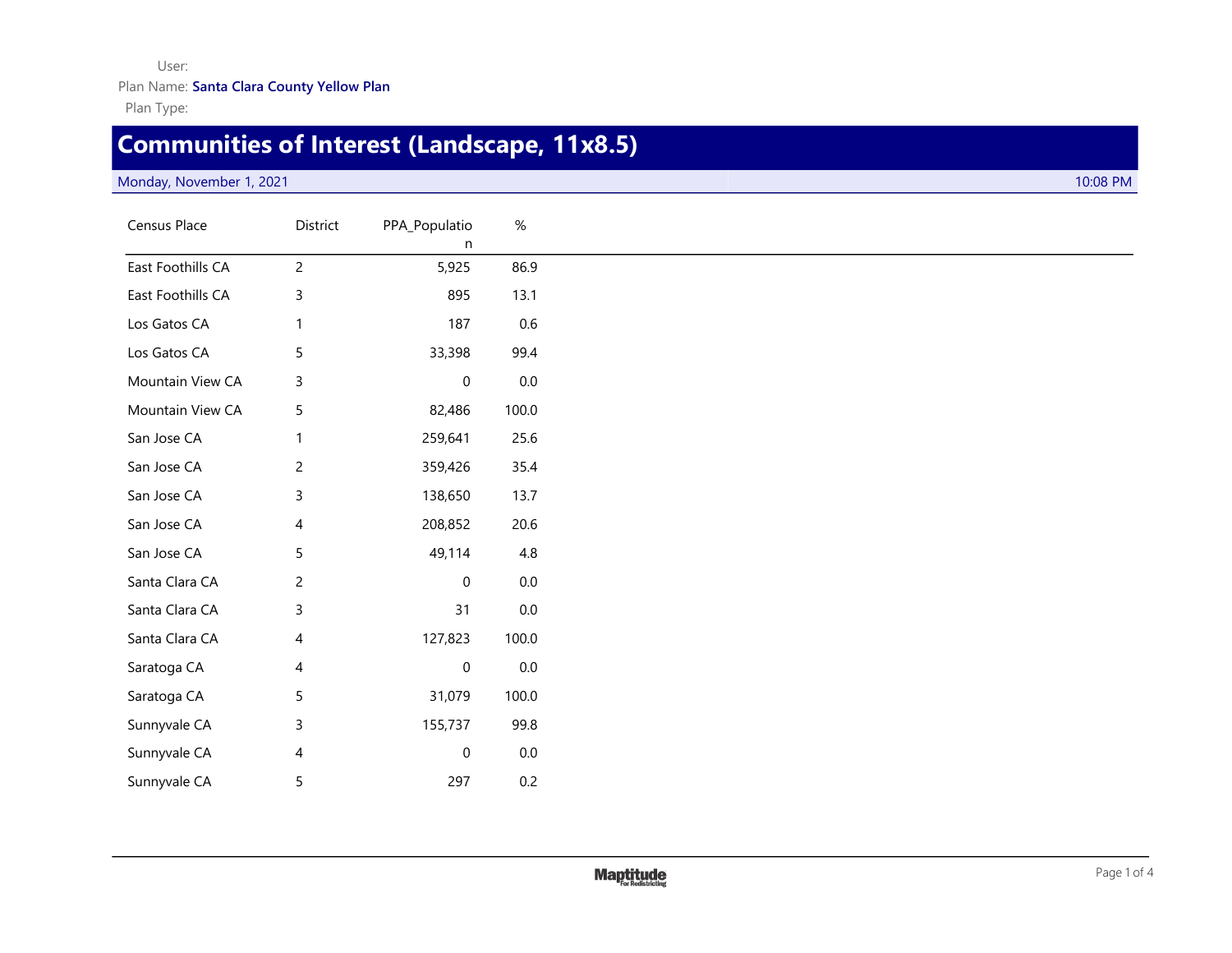Plan

| <b>Census Place</b>      | -- Listed by District |         |
|--------------------------|-----------------------|---------|
|                          | PPA_Populatio         | $\%$    |
|                          | n                     |         |
| Los Gatos CA (part)      | 187                   | 0.6     |
| San Jose CA (part)       | 259,641               | 25.6    |
| <b>District 1 Totals</b> | 375,827               |         |
| East Foothills CA (part) | 5,925                 | 86.9    |
| San Jose CA (part)       | 359,426               | 35.4    |
| Santa Clara CA (part)    | $\boldsymbol{0}$      | $0.0\,$ |
| <b>District 2 Totals</b> | 377,433               |         |
| East Foothills CA (part) | 895                   | 13.1    |
| Mountain View CA (part)  | $\mathbf 0$           | $0.0\,$ |
| San Jose CA (part)       | 138,650               | 13.7    |
| Santa Clara CA (part)    | 31                    | $0.0\,$ |
| <b>District 3 Totals</b> | 375,706               |         |
| San Jose CA (part)       | 208,852               | 20.6    |
| Saratoga CA (part)       | $\mathbf 0$           | 0.0     |
| Sunnyvale CA (part)      | 0                     | $0.0\,$ |
| <b>District 4 Totals</b> | 386,646               |         |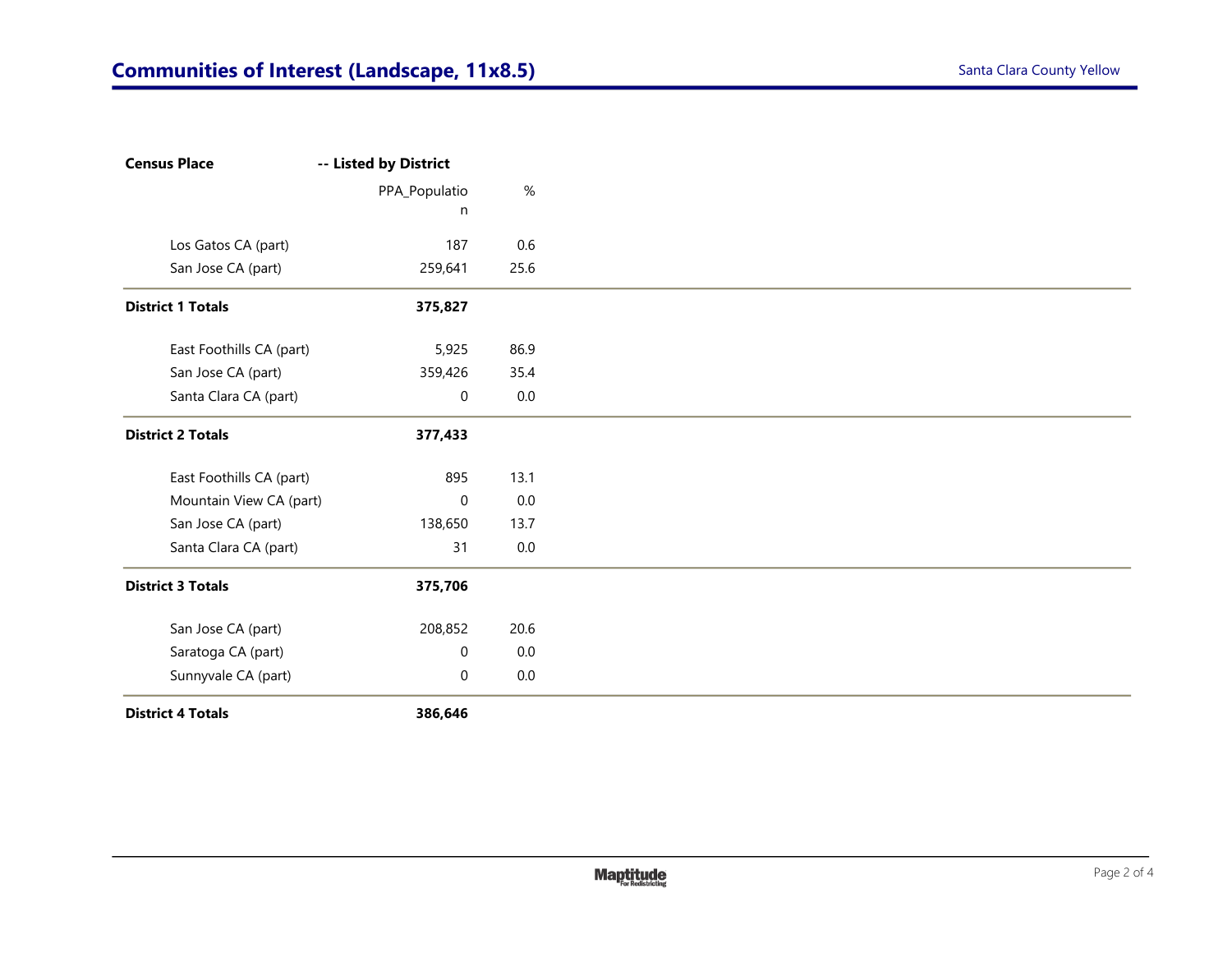### **Communities of Interest (Landscape, 11x8.5)** Santa Clara County Yellow